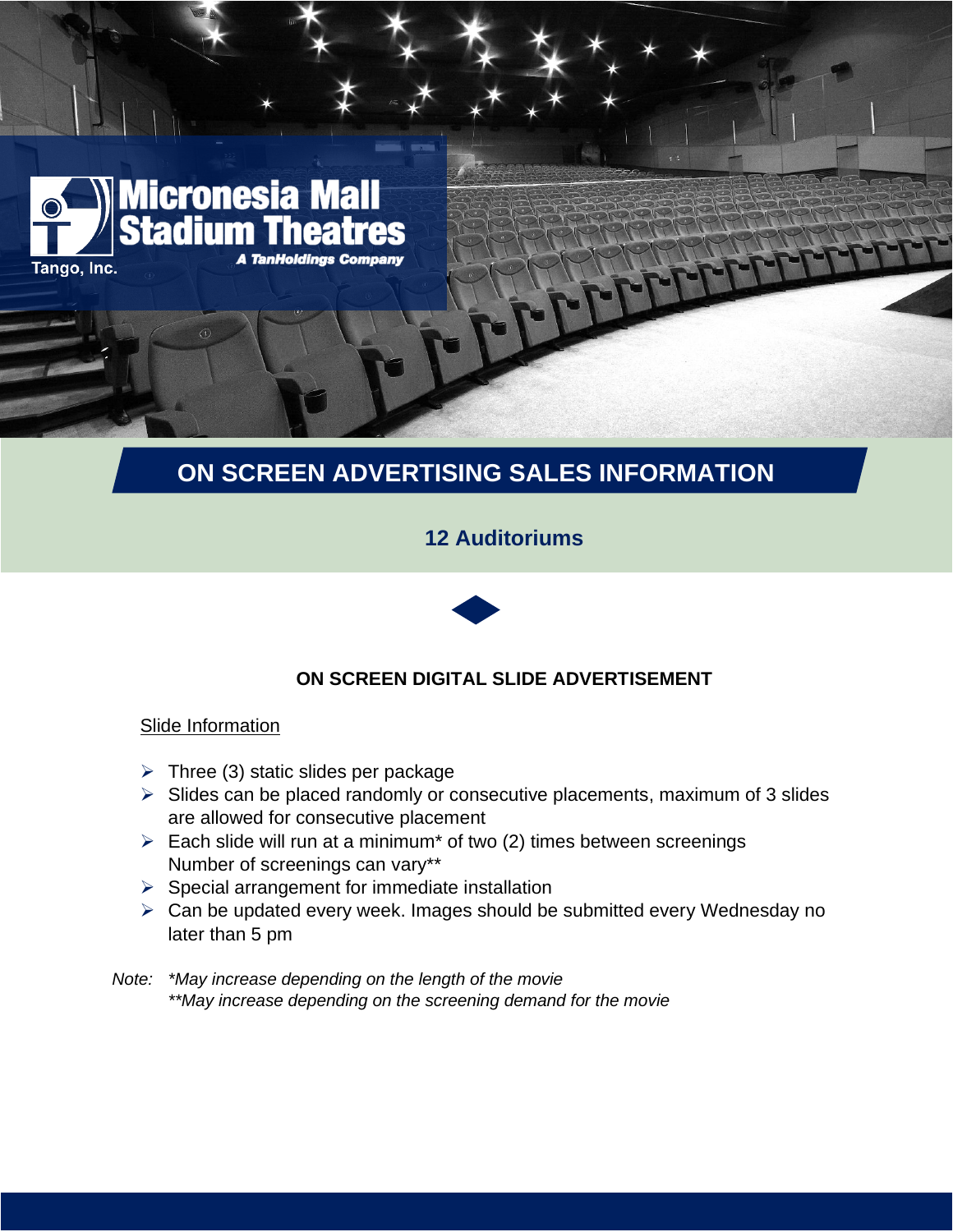### Digital Slide Specification

- $\triangleright$  The images should be in jpeg format
- ➢ Dimensions are as follows\*:
	- a) 8.75" x 5.33"
	- b) 8.33" x 4.25"
	- c) 6.83" x 3.25"

*Note: \*Three (3) sizes are required due to the different distances and throws of the projectors to the screens*

## **DIGITAL SLIDE RATES**

| <b>ONE (1) YEAR</b>  | \$625/MONTH |
|----------------------|-------------|
| SIX (6) MONTHS       | \$700/MONTH |
| <b>ONE (1) MONTH</b> | \$780/MONTH |



## **ROLLING STOCK ADVERTISEMENT**

#### Rolling Stock Information

- $\triangleright$  Video commercials are placed before the start of every screeningright before the movie trailers
- ➢ Video commercials can either be in :30 seconds or :60 seconds in length which are standard commercial lengths in cinemas
- $\triangleright$  Each commercial will run once at the start each screening
- $\triangleright$  Number of screenings may vary\*
- $\triangleright$  Special arrangement for immediate installation
- ➢ Video commercials have to be converted to DCP format for digital screens

*Note: \*May increase depending on the screening demand for the movie*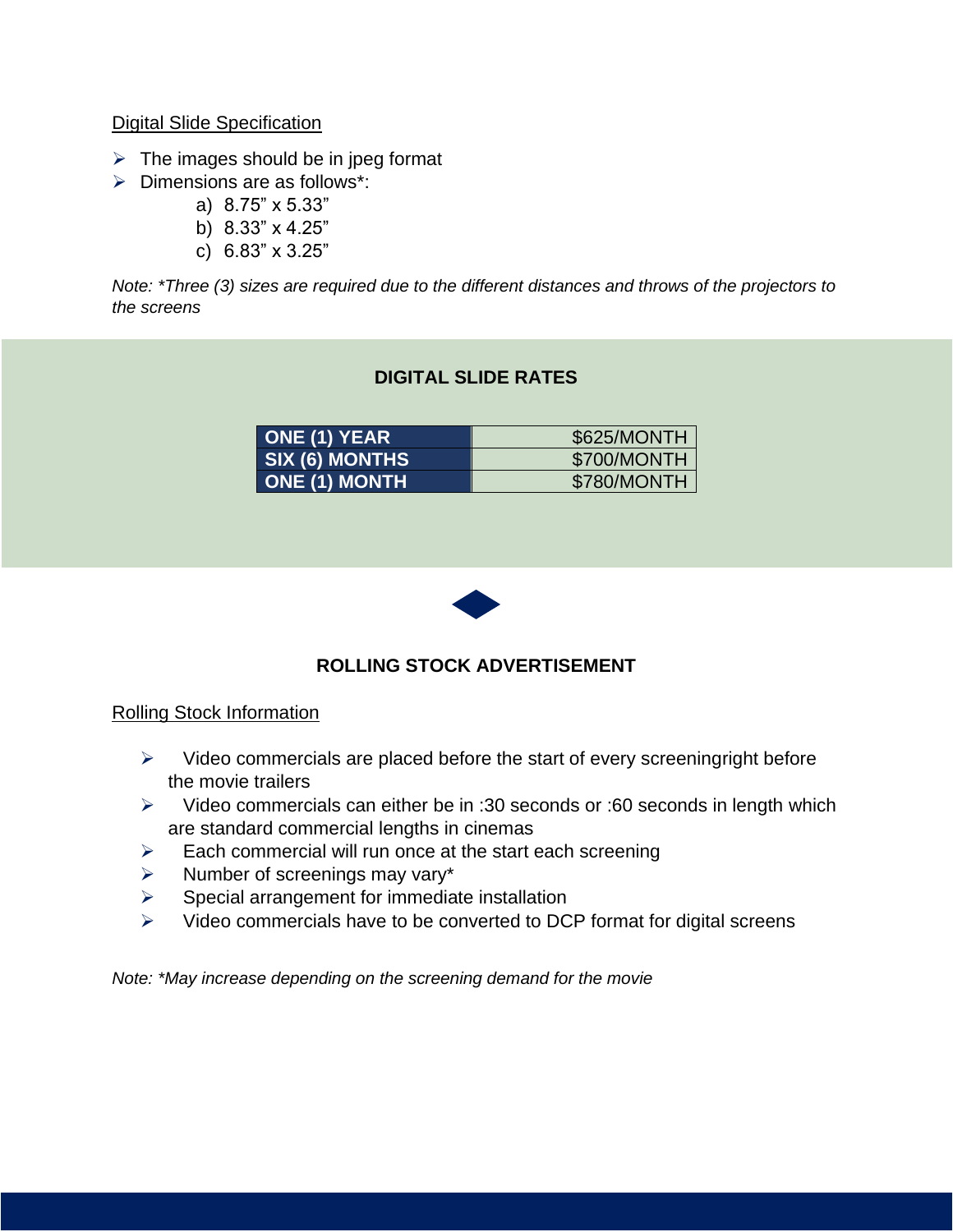## **ROLLING STOCK RATES**

| <b>30: SECOND SPOT</b> |                |  |
|------------------------|----------------|--|
| <b>ONE (1) YEAR</b>    | \$1,100/MONTH  |  |
| SIX (6) MONTHS         | \$1, 275/MONTH |  |
| <b>ONE (1) MONTH</b>   | \$1,400/MONTH  |  |

| 60: SECOND SPOT      |                |  |
|----------------------|----------------|--|
| <b>ONE (1) YEAR</b>  | \$1,680/MONTH  |  |
| SIX (6) MONTHS       | \$1,890/MONTH  |  |
| <b>ONE (1) MONTH</b> | \$2, 100/MONTH |  |

Video Specification for DCP (Scope and Flat format) Conversion:

- ➢Video: 24.00 frames per second
- ➢Compression: JPEG2000 Interop
- ➢Color Space: XYZ
- ➢Video Format: 2K 2048x1080 container size (1:2.39 2048x858,
	- 1:1.85 1998x1080, 1:1.77 1920x1080)
- ➢Audio Format: 24-bit, 48 kHz uncompressed
- ➢Audio Channel Mapping: 1:Left 2:Right 3:Center 4:Subwoofer 5:Left Surround 6:Right Surround
- ➢Conversion Turn Around Time: 7-14 days

## **COMMERCIAL CONVERSION RATES**

FROM HD VIDEO TO DCP FORMAT **\$500.00/Conversion** 



#### **DIGITAL MENU BOARD RATES**

| <b>30: SECOND SPOT</b>   | \$1.000/MONTH |
|--------------------------|---------------|
| <b>60: SECOND SPOT</b> ' | \$1.250/MONTH |

#### **Exposures**

- ➢ 2 screens at the mall running from 12 nn to 12 mn (12 hours non-peak season) and 10 am to 12 mn (14 hours on peak season)
- ➢ 50++ average exposures per day on non-peak and 60++ average exposures per day on peak season
- ➢ Video Specification: HD mpeg4